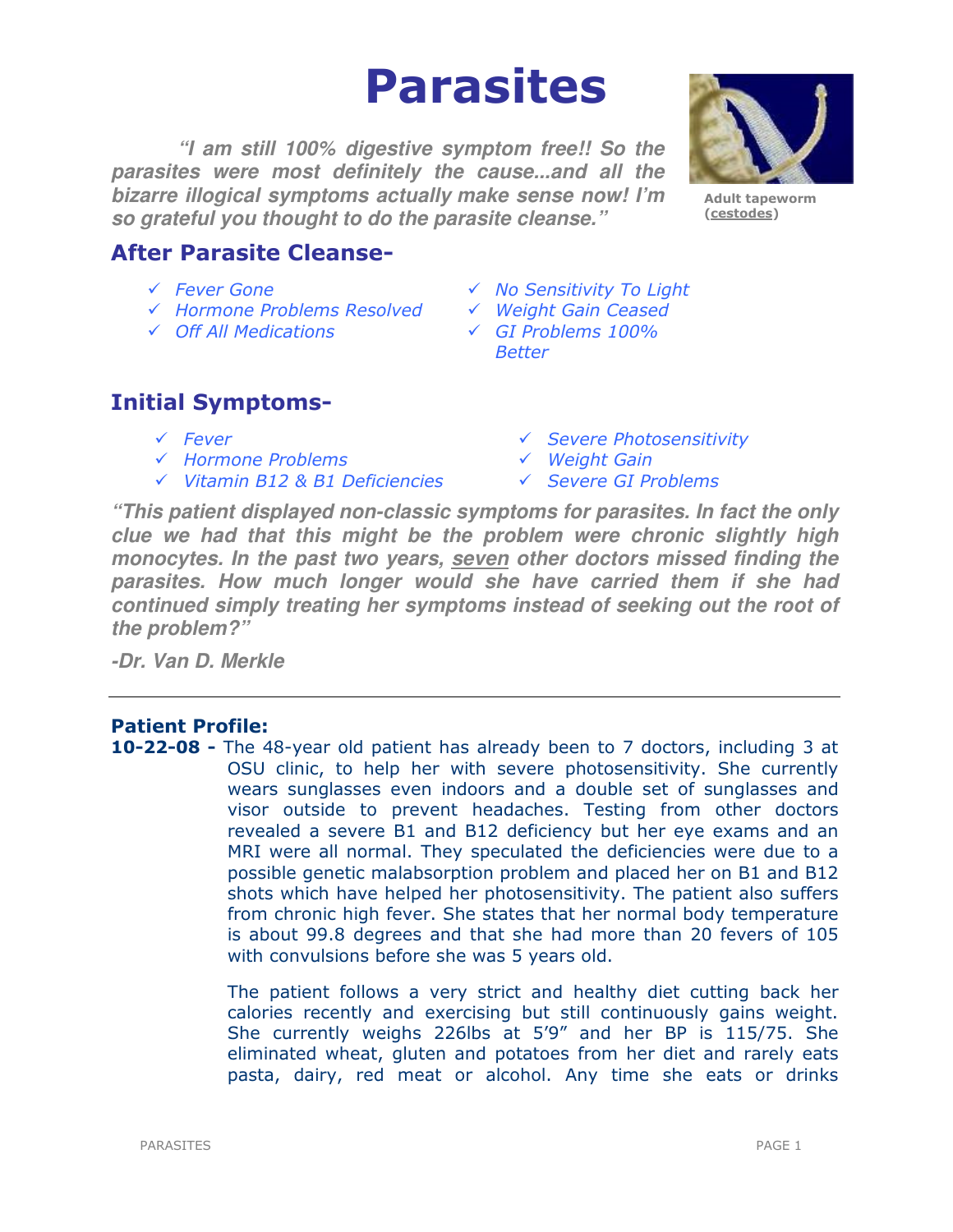nutritional shakes she experiences stomach pain, nausea and lightheadedness. She had a long history of GI problems:

"I don't remember the exact symptoms I had, but did have so much daily "morning sickness" (stomach pain) as child (around age 10-11) and missed so much school that I was hospitalized for tests at Children's Hospital in Columbus. I went through all kinds of tests (barium enema, gynecological, urinary tract catheter, scopes). They could find nothing wrong, except the symptoms disappeared when I drank barium, so the Drs. concluded I had a hyper-acidic stomach which was blamed on me being 'hypersensitive and emotional'. So I was told not to get upset or show emotions, was put on a bland diet (advised to eat lots of dairy) and told to take Mylanta (or Tums), which I did until I was an adult."

She was allergic to fresh fruits and vegetables until adulthood and had a congenital defect in her lower mandible which left her unable to chew foods during two rounds of braces (from age 12 until age 23). She had maxillofacial reconstruction in 1983 (age 23). She had bad periods for about 10 years with severe cramping so 15 months ago doctors put her on Seasoniqe. Her light sensitivity and migraines started prior to the birth control. She also takes seasonal allergy medication as needed.

# Patient's tests results:

# 10-29-08 – Some preliminary testing was compared to the current tests we ordered. The most significant findings on the latest test are the high Creatine Kinase (CK), low protein and mild liver dysfunction (AST, ALT, GGT) although many other values are not ideal such as cholesterol and thyroid markers.

This was a non-fasting blood test, so the glucose and hemoglobin are fine and the B12 and B1 while high are not harmful. The CK, LDH and CRP are all indicators of muscle breakdown. This could be due to malabsorption or intestinal obstruction with her GI problems. With the low functioning thyroid, her immune system, digestive function and energy will all be lowered and it is very hard to have good cholesterol with a low thyroid. The low Alkaline Phosphatase is another sign of malnutrition and we also see signs of developing anemia with the high Iron and low Ferritin.

| INGGUNING OI AIHINIMI BIGGUN TGGUI |            |         |            |       |         |  |       |          |  |       |  |
|------------------------------------|------------|---------|------------|-------|---------|--|-------|----------|--|-------|--|
|                                    | Current    | Current | Prior      |       |         |  |       |          |  |       |  |
|                                    | Result     | Rating  | Result     |       |         |  |       |          |  |       |  |
| <b>Test Description</b><br>Date:   | 10/29/2008 |         | 07/22/2008 | Delta | Healthy |  |       | Clinical |  |       |  |
| Glucose                            | 47.00      | HI      | 102.00     | ⊛     | 80.00   |  | 95.00 | 65.00    |  | 99.00 |  |
| Hemoglobin A1C (Gly-Hgh)           | 5.70       | hi      |            |       | 4.60    |  | 5.40  | 4.80     |  | 5.90  |  |

#### Results of Initial Blood Test:

Blue = clinically very high or clinically very low

Red = clinically high or clinically low

Yellow = a little high or a little low; this can be considered a warning sign that the value is not optimal.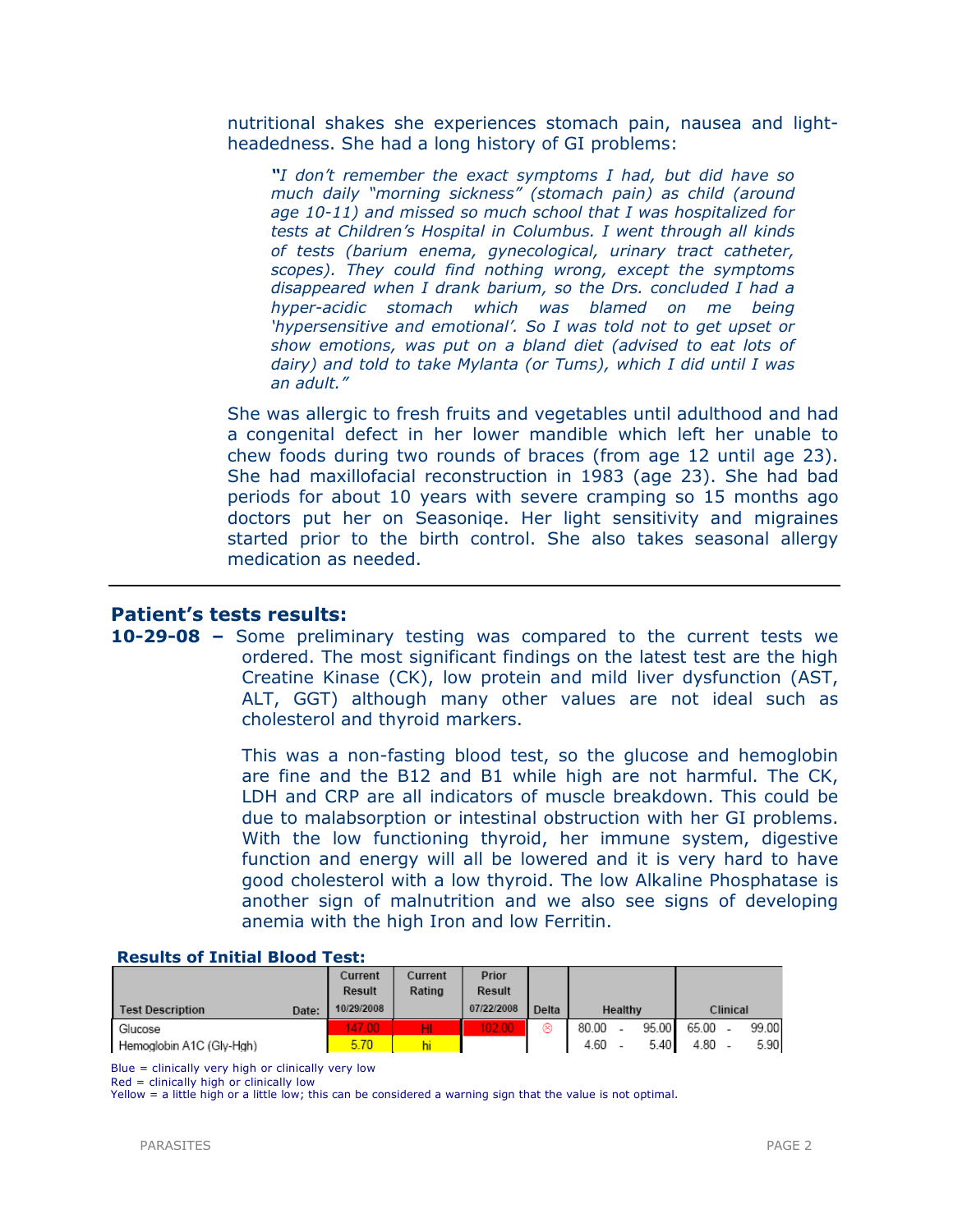# Results of Initial Blood Test Continued:

|                                    |       | Current<br>Result | Current<br>Rating | Prior<br>Result |       |          |                                    |           |                          |        |
|------------------------------------|-------|-------------------|-------------------|-----------------|-------|----------|------------------------------------|-----------|--------------------------|--------|
| <b>Test Description</b>            | Date: | 10/29/2008        |                   | 07/22/2008      | Delta |          | Healthy                            |           | Clinical                 |        |
| <b>Total Protein</b>               |       | 6.50              | lo.               | 6.80            | ⊛     | 7.11     | 7.61<br>$\overline{\phantom{a}}$   | $6.00 -$  |                          | 8.50   |
| Albumin                            |       | 3.80              | lo.               | 3.90            | ⊛     | 4.10     | 4.50<br>$\overline{\phantom{a}}$   | $3.60 -$  |                          | 4.80   |
| Globulin                           |       | 2.70              | lo.               | 2.90            | ⊛     | 2.81     | 3.51<br>$\sim$                     | $1.50 -$  |                          | 4.50   |
| A/G Ratio                          |       | 1.40              | Opt               | 1.30            |       | 1.22     | 1.60<br>$\overline{\phantom{a}}$   | $1.10 -$  |                          | 2.50   |
| Total Bilirubin                    |       | 0.30              | lo.               | 0.30            | Θ     | 0.39     | 0.93<br>$\sim$                     | $0.10 -$  |                          | 1.20   |
| Alkaline Phosphatase 25-150        |       | 50.00             | lo.               | 47.00           | ☺     | 65.00    | 108.00<br>$\sim$                   | 25.00     | $\sim$                   | 160.00 |
| Creatine Kinase                    |       | 438.00            | HI                |                 |       | 64.00    | 133.00<br>$\overline{a}$           | $24.00 -$ |                          | 173.00 |
| LDH                                |       | 227.00            | hi                |                 |       | 120.00   | 160.00<br>$\sim$                   | 100.00    | $\overline{a}$           | 250.00 |
| SGOT (AST) (AST)                   |       | 28.00             | hi                | 35.00           | ☺     | 15.00    | 26.00<br>$\overline{\phantom{a}}$  | $6.00 -$  |                          | 40.00  |
| SGPT (ALT) (ALT)                   |       | 33.00             | hi                | 35.00           | ☺     | 15.00    | 26.00<br>$\overline{\phantom{a}}$  | $6.00 -$  |                          | 40.00  |
| GGT                                |       | 18.00             | lo.               |                 |       | 22.00    | 39.00<br>$\sim$                    | $6.00 -$  |                          | 65.00  |
| Serum Iron                         |       | 140.00            | hi                |                 |       | 85.00    | 120.00<br>$\sim$                   | 40.00     | $\sim$                   | 155.00 |
| Ferritin                           |       | 15.00             | LO                |                 |       | 30.00    | 218.00<br>$\sim$                   | $22.00 -$ |                          | 322.00 |
| <b>Total Cholesterol</b>           |       | 182.00            | hi                |                 |       | 140.00   | 170.00<br>$\sim$                   | 100.00    | $\overline{a}$           | 199.00 |
| Triglyceride                       |       | 167.00            | HI                |                 |       | 80.00    | 115.00<br>$\overline{\phantom{a}}$ | $10.00 -$ |                          | 149.00 |
| <b>HDL</b> Cholesterol             |       | 41.00             | Opt               |                 |       | 39.00    | 120.00<br>$\sim$                   | 36.00     | $\sim$                   | 140.00 |
| <b>VLDL Cholesterol</b>            |       | 33.00             | hi                |                 |       | 5.00     | 20.00<br>$\overline{\phantom{a}}$  | 4.00      | $\sim$                   | 40.00  |
| <b>LDL</b> Cholesterol             |       | 108.00            | HI                |                 |       | 50.00    | 75.00<br>$\sim$                    | $6.00 -$  |                          | 99.00  |
| Total Cholesterol / HDL Ratio      |       | 4.40              | hi                |                 |       | 0.00     | 4.00<br>$\overline{\phantom{a}}$   | 0.00      | $\overline{\phantom{a}}$ | 5.00   |
| <b>TSH</b>                         |       | 1.23              | Opt               | 1.90            |       | 1.00     | 2.50<br>$\sim$                     | $0.35 -$  |                          | 5.50   |
| T4 Thyroxine                       |       | 13.00             | HI.               | 11.60           | ⊛     | 7.10     | 9.00<br>$\overline{\phantom{a}}$   | 4.50      | $\sim$                   | 12.00  |
| T3 Uptake                          |       | 26.00             | lo.               |                 |       | 29.00    | 35.00<br>$\sim$                    | 24.00     | $\overline{\phantom{a}}$ | 39.00  |
| T7 Free Thyroxine Index (FTI)      |       | 3.40              | Opt               |                 |       | 2.61     | 3.60<br>$\sim$                     | 1.20      | $\sim$                   | 4.90   |
| CRP C-Reactive Protein             |       | 1.80              | hi                |                 |       | 0.00     | 1.50<br>$\sim$                     | 0.00      | $\sim$                   | 4.90   |
| White Blood Count                  |       | 6.20              | Opt               | 5.20            |       | 5.00     | 8.00<br>$\overline{a}$             | $4.00 -$  |                          | 10.50  |
| Red Blood Count                    |       | 4.55              | Opt               | 4.64            |       | 4.50     | 5.50<br>$\overline{a}$             | $4.10 -$  |                          | 5.60   |
| Hemoglobin                         |       | 14.50             | Opt               | 14.60           |       | 13.30    | 15.20<br>$\sim$                    | 11.50     | $\overline{\phantom{a}}$ | 17.00  |
| Hematocrit                         |       | 42.10             | Opt               | 42.40           |       | 39.50    | 47.00<br>$\overline{\phantom{a}}$  | $34.00 -$ |                          | 50.00  |
| MCV                                |       | 93.00             | Opt               | 91.40           |       | 85.00    | 97.00<br>$\sim$                    | 80.00     | $\sim$                   | 98.00  |
| <b>MCH</b>                         |       | 31.90             | Opt               | 31.50           |       | 28.10    | 32.00<br>$\overline{\phantom{a}}$  | $27.00 -$ |                          | 34.00  |
| <b>MCHC</b>                        |       | 34.40             | hi                | 34.50           | ☺     | 33.00    | 34.00<br>$\sim$                    | 32.00     | $\overline{a}$           | 36.00  |
| <b>RDW</b>                         |       | 13.30             | Opt               | 13.60           |       | 11.10    | 14.50<br>$\sim$                    | 11.00     | $\sim$                   | 15.00  |
| Platelets                          |       | 313.00            | hi.               | 306.00          | ⊛     | 175.00   | 250.00<br>$\sim$                   | 140.00    | $\sim$                   | 415.00 |
| Polys/Neutrophils (SEGS-PMNS)      |       | 63.00             | Opt               | 60.60           |       | 55.00    | 65.00<br>$\overline{\phantom{a}}$  | 40.00     | $\sim$                   | 74.00  |
| Lymphocytes                        |       | 28.00             | Opt               | 26.60           |       | 25.00    | 40.00<br>$\overline{\phantom{a}}$  | $14.00 -$ |                          | 46.00  |
| Monocytes                          |       | 6.00              | Opt               | 9.00            | ☺     | 5.00     | 7.00<br>$\overline{\phantom{a}}$   | $4.00 -$  |                          | 13.00  |
| Eosinophils                        |       | 2.00              | Opt               | 2.90            |       | 0.00     | 4.10<br>$\sim$                     | 0.00      | $\sim$                   | 7.00   |
| Basophils                          |       | 1.00              | Opt               | 0.90            |       | 0.00     | 2.00<br>$\overline{a}$             | 0.00      | $\sim$                   | 3.00   |
| Neutrophils/Polys (Absolute)       |       | 3.90              | Opt               | 3.20            | ☺     | 3.80     | 5.80<br>$\sim$                     | 1.80      | $\sim$                   | 7.80   |
| Lymphs (Absolute)                  |       | 1.70              | lo.               | 1.40            | ☺     | 2.00     | 3.20<br>$\sim$                     | $0.70 -$  |                          | 4.50   |
| Monocytes (Absolute)               |       | 0.40              | $\overline{a}$    | 0.50            | ⊛     | 0.40     | 0.70<br>$\sim$                     | $0.10 -$  |                          | 1.00   |
| Eosinophils (Absolute)             |       | 0.10              | Opt               | 0.20            |       | 0.00     | 0.20<br>$\overline{\phantom{a}}$   | $0.00 -$  |                          | 0.40   |
| Basophils (Absolute)               |       | 0.10              | Opt               | 0.00            |       | $0.00 -$ | 0.10                               | $0.00 -$  |                          | 0.20   |
| ESR-Ervthrocvte Sed Rate. Westergr |       | 3.00              | Opt               |                 |       | 0.00     | 6.00<br>$\sim$                     | 0.00      | $\sim$                   | 20.00  |
| Vitamin D 25-Hydroxy               |       | 33.30             | $\overline{a}$    |                 |       | 50.00    | 90.00<br>$\overline{\phantom{a}}$  | 32.00     | $\overline{\phantom{a}}$ | 100.00 |
| Carbon Dioxide (CO2)               |       |                   |                   | 29.00           |       | 20.90    | 26.00<br>$\overline{\phantom{a}}$  | 17.00     | $\overline{\phantom{a}}$ | 30.00  |
| Folates (Folic Acid), Serum        |       |                   |                   | 23.30           |       | 5.40     | 25.00<br>$\overline{a}$            | $3.40 -$  |                          | 30.00  |
| Vitamin B12                        |       | 1,168.00          | н                 | 222.00          | ⊛     | 422.00   | 800.00<br>$\overline{\phantom{a}}$ | 211.00 -  |                          | 911.00 |
| Vitamin B1, Plasma                 |       | 17.00             | hi.               | 7.00            | ⊜     | 8.00     | 16.00<br>$\overline{\phantom{a}}$  | $4.00 -$  |                          | 20.00  |

Blue = clinically very high or clinically very low

Red = clinically high or clinically low

Yellow = a little high or a little low; this can be considered a warning sign that the value is not optimal.

We saw high levels of toxic elements in the hair test, especially Aluminum, Arsenic and Cadmium. There were also high levels of many essential elements like Calcium and Magnesium. When the body is bogged down by toxins, it uses vitamins and minerals to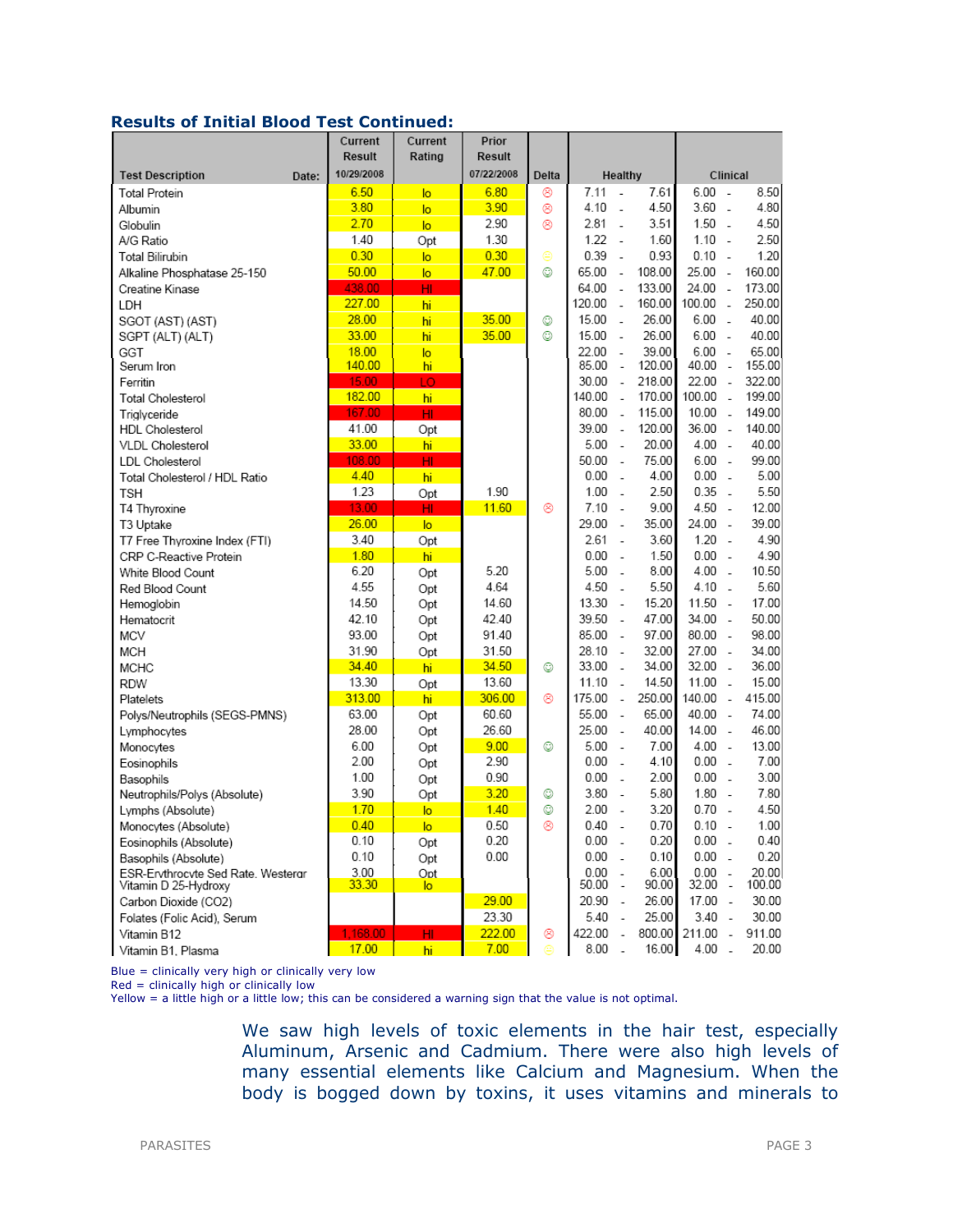expel them from the body; however, this depletes the resources of essential elements on hand to use for daily functions. So even though it may appear as though she has more minerals than she needs it is actually essential to boost her daily intake of nutrients thru supplementation and begin chelation therapy to help remove the overload of toxins.

|                           | Current<br><b>Result</b> | Current<br>Rating | Prior<br><b>Result</b> |       |           |        |          |         |
|---------------------------|--------------------------|-------------------|------------------------|-------|-----------|--------|----------|---------|
| <b>Test Description</b>   | 11/03/2008<br>Date:      |                   |                        | Delta | Healthy   |        | Clinical |         |
| <b>Toxic Elements</b>     |                          |                   |                        |       |           |        |          |         |
| Aluminum                  | 28.00                    | HI                |                        |       | 0-        | 5.20   | $5.21 -$ | 12.00   |
| Antimony                  | 0.04                     | hi                |                        |       | $0 -$     | 0.02   | $0.03 -$ | 0.05    |
| Arsenic                   | 0.10                     | HI                |                        |       | $0 -$     | 0.04   | $0.05 -$ | 0.09    |
| Beryllium                 | 0.01                     | Opt               |                        |       | $0 -$     | 0.01   | $0.02 -$ | 0.02    |
| Bismuth                   | 0.14                     | Opt               |                        |       | $0 -$     | 1.00   | $1.01 -$ | 2.00    |
| Cadmium                   | 0.11                     | HI                |                        |       | 0-        | 0.05   | $0.06 -$ | 0.10    |
| Lead                      | 0.79                     | hi                |                        |       | $0 -$     | 0.20   | $0.21 -$ | 1.00    |
| Mercury                   | 0.22                     | Opt               |                        |       | 0-        | 0.50   | $0.51 -$ | 1.10    |
| <b>Essential Elements</b> |                          |                   |                        |       |           |        |          |         |
| Calcium                   | 1290.00                  | hi                |                        |       | 663.00-   | 753.00 | 475.00-  | 1500.00 |
| Magnesium                 | 210.00                   | HI                |                        |       | $53.00 -$ | 62.00  | 45.00-   | 180.00  |
| Sodium                    | 690.00                   | H <sub>II</sub>   |                        |       | 25.00.    | 35.00  | 12.00-   | 90.00   |
| Potassium                 | 200.00                   | HI                |                        |       | 14.00-    | 18.00  | 20.00-   | 80.00   |
| Copper                    | 26.00                    | hi                |                        |       | $17.00 -$ | 22.00  | 12.00-   | 35.00   |
| Zinc                      | 140.00                   | LO                |                        |       | 150.00.   | 160.00 | 140.00-  | 220.00  |
| Manganese                 | 0.44                     | hi                |                        |       | $0.24 -$  | 0.32   | $0.15 -$ | 0.65    |
| Chromium                  | 0.71                     | HI                |                        |       | $0.29 -$  | 0.31   | $0.20 -$ | 0.40    |

#### Results of Initial Tissue Mineral Analysis:

Blue = clinically very high or clinically very low

 $Red =$  clinically high or clinically low

Yellow = a little high or a little low; this can be considered a warning sign that the value is not optimal.

Further evidence of her toxicity was apparent in the urinary chelation challenge test. The column labeled "Pre-Chall" shows what toxins her body is able to eliminate on its own. The column labeled "DMSA" shows what is drawn out with the help of the chelating agent DMSA. Lead and Mercury were expelled at much higher levels after using DMSA signaling hidden stores of toxins in the body.

#### Results of Initial Urinary Chelation Challenge:

|                                  | Current<br><b>Result</b> | Current<br>Rating | Prior<br>Result |       |             |                   |
|----------------------------------|--------------------------|-------------------|-----------------|-------|-------------|-------------------|
| <b>Test Description</b><br>Date: | 11/10/2008               |                   | 11/09/2008      | Delta | Healthy     | Clinical          |
| Agent                            | DMSA                     |                   | Pre-Chall       |       |             |                   |
| <b>Toxic Elements</b>            |                          |                   |                 |       |             |                   |
| Aluminum (UA)                    | 0.00                     | Opt               | 5.90            |       | 13.00<br>0- | 35.00<br>13.01-   |
| Antimony (UA)                    | 0.00                     | Opt               | 0.00            |       | 0.50<br>0-  | $0.51 -$<br>1.00  |
| Arsenic (UA)                     | 39.00                    | Opt               | 65.00           |       | 70.00<br>0- | 70.01-<br>130.00  |
| Lead (UA)                        | 16.00                    | HI.               | 0.30            | ⊛     | 4.00<br>0-  | 5.00<br>$4.01 -$  |
| Mercury (UA)                     | 5.40                     | HI.               | 0.70            | ⊛     | 2.00<br>0-  | $2.01 -$<br>4.00  |
| Nickel (UA)                      | 2.20                     | Opt               | 2.60            |       | 6.00<br>0-  | $6.01 -$<br>12.00 |

Blue = clinically very high or clinically very low

Red = clinically high or clinically low

Yellow = a little high or a little low; this can be considered a warning sign that the value is not optimal.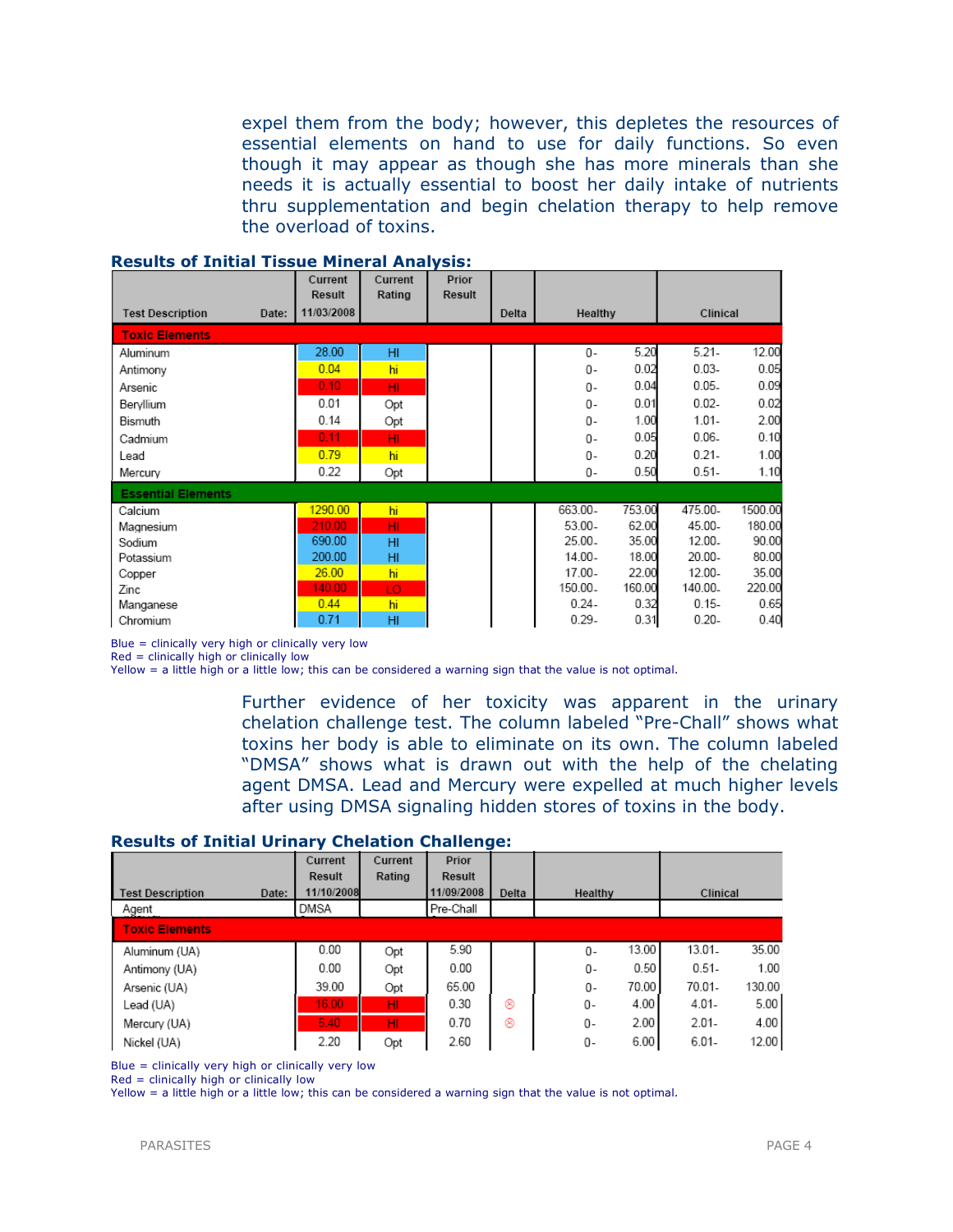# Doctor analysis:

11-24-08 – At this point in her treatment, we had not determined that parasites were the source of her problems. My thought after viewing the test results was that even with her good diet, the extremity of her GI problems led to absorption issues which created deficiencies in the body. She also has a lot of toxicity, but was not sure of the source. Perhaps these built up from childhood due to chronic health problems and dental work. I recommended supplements targeted at replenishing her stores of essential elements, eliminating toxins and assisting the digestive track with the absorption of nutrients.

# Patient assessment:

**03-03-09 –** For the past few months, the patient has done alternating cycles of 11-days vitamin supplementation for deficiencies followed by 3-days chelation to remove toxic metals. We saw some improvements with the second blood test and many things which did not improve were likely attributed to chelation. The patient states she feels really good by day 4 of the supplement regimen but then crashes after two days of chelation. Her explosive diarrhea got better in the beginning but she recently relapsed and her morning sickness got significantly worse. She says:

> "I can actually feel the food slam into my stomach and my stomach lurching into action to digest the food. If I eat solids, this is a rather painful and nauseating process. If I ease my digestive system into action by giving it liquids...then soft foods...by noon I can eat solid foods requiring more work to digest."

She has also started gaining weight – as much as 10 lbs per month despite maintaining a very healthy diet. The patient went off her birth control in December and has had gushing, painful periods since. She is considering endometrial ablation for this problem.

|                                  | Current<br>Result | Current<br>Rating | Prior<br>Result |       |        |         |        |          |  |        |
|----------------------------------|-------------------|-------------------|-----------------|-------|--------|---------|--------|----------|--|--------|
| <b>Test Description</b><br>Date: | 02/16/2009        |                   | 10/29/2008      | Delta |        | Healthy |        | Clinical |  |        |
| Glucose                          | 93.00             | Opt               | 147.00          | ☺     | 80.00  |         | 95.00  | 65.00    |  | 99.00  |
| Hemoglobin A1C (Gly-Hgh)         | 5.60              | hi                | 5.70            | ☺     | 4.60   |         | 5.40   | 4.80     |  | 5.90   |
| Total Protein                    | 6.40              | $\overline{a}$    | 6.50            | ⊛     | 7.11   |         | 7.61   | 6.00     |  | 8.50   |
| Albumin                          | 3.70              | $\overline{a}$    | 3.80            | ⊛     | 4.10   |         | 4.50   | 3.60     |  | 4.80   |
| Globulin                         | 2.70              | $\overline{a}$    | 2.70            | ⊜     | 2.81   |         | 3.51   | 1.50     |  | 4.50   |
| A/G Ratio                        | 1.40              | Opt               | 1.40            |       | 1.22   |         | 1.60   | 1.10     |  | 2.50   |
| Total Bilirubin                  | 0.40              | Opt               | 0.30            | ☺     | 0.39   |         | 0.93   | 0.10     |  | 1.20   |
| Alkaline Phosphatase 25-150      | 64.00             | $\overline{a}$    | 50.00           | ٧     | 65.00  |         | 108.00 | 25.00    |  | 160.00 |
| Creatine Kinase                  | 362.00            | HI                | 438.00          | ☺     | 64.00  |         | 133.00 | 24.00    |  | 173.00 |
| LDH                              | 208.00            | hi                | 227.00          | ٧     | 120.00 |         | 160.00 | 100.00   |  | 250.00 |
| SGOT (AST) (AST)                 | 33.00             | hi                | 28.00           | ⊛     | 15.00  |         | 26.00  | 6.00     |  | 40.00  |
| SGPT (ALT) (ALT)                 | 45.00             | HI                | 33.00           | ⊛     | 15.00  |         | 26.00  | 6.00     |  | 40.00  |
| GGT                              | 23.00             | Opt               | 18.00           | ☺     | 22.00  |         | 39.00  | 6.00     |  | 65.00  |

## Results of 2nd Blood Test:

Blue = clinically very high or clinically very low

Red = clinically high or clinically low

Yellow = a little high or a little low; this can be considered a warning sign that the value is not optimal.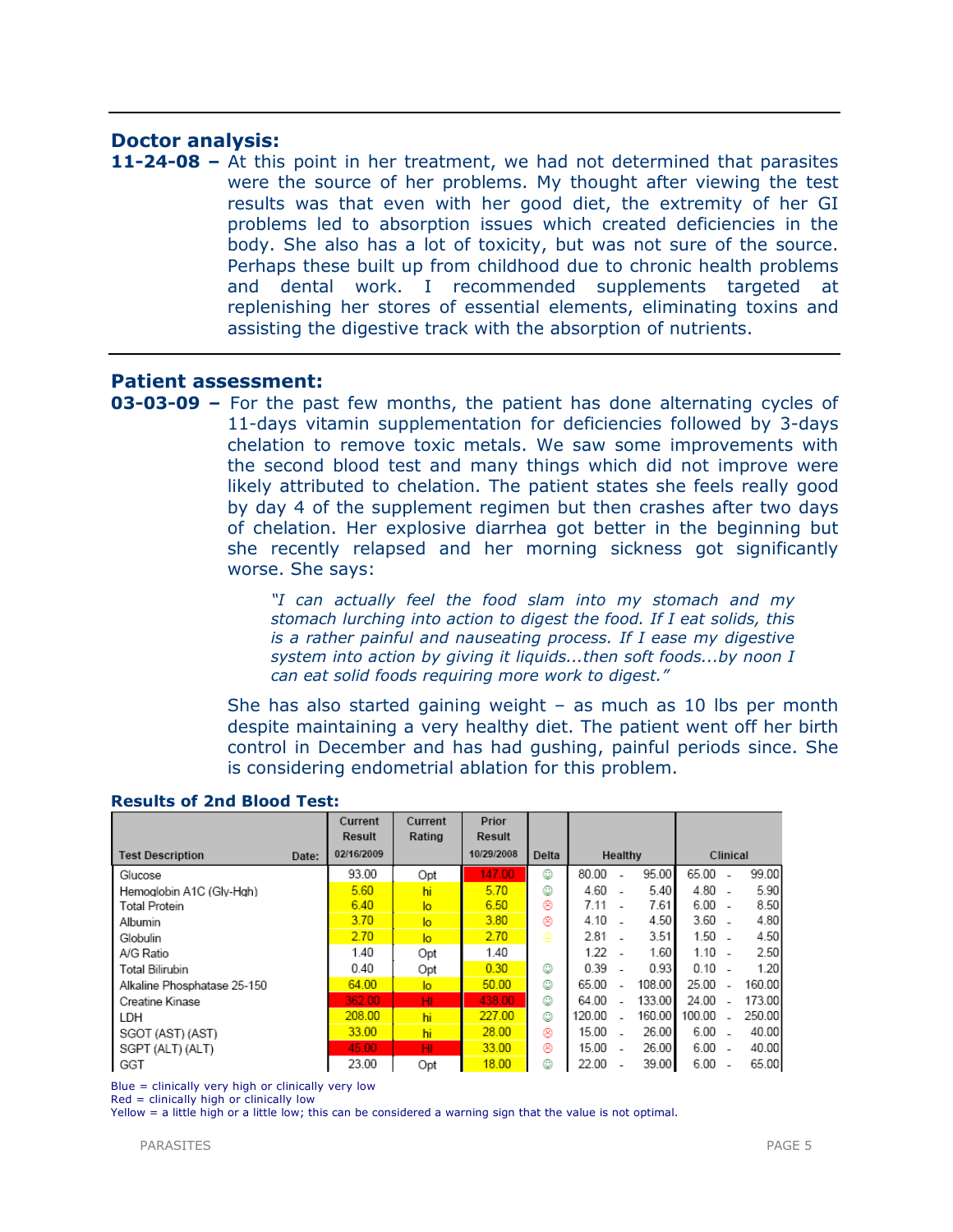# Results of 2nd Blood Test Continued:

|                                    | Current<br>Result | Current<br>Rating | Prior<br><b>Result</b> |       |        |                          |        |        |                          |        |
|------------------------------------|-------------------|-------------------|------------------------|-------|--------|--------------------------|--------|--------|--------------------------|--------|
| <b>Test Description</b><br>Date:   | 02/16/2009        |                   | 10/29/2008             | Delta |        | Healthy                  |        |        | Clinical                 |        |
| Serum Iron                         | 111.00            | Opt               | 140.00                 | O     | 85.00  | L,                       | 120.00 | 40.00  | $\sim$                   | 155.00 |
| Ferritin                           | 20.00             | LO.               | 15.00                  | O     | 30.00  | $\overline{a}$           | 218.00 | 22.00  | $\overline{a}$           | 322.00 |
| Total Cholesterol                  | 180.00            | hi                | 182.00                 | o     | 140.00 | $\overline{a}$           | 170.00 | 100.00 | $\sim$                   | 199.00 |
| Trialvceride                       | 173.00            | HI                | 167.00                 | ⊛     | 80.00  | $\overline{a}$           | 115.00 | 10.00  | $\overline{a}$           | 149.00 |
| <b>HDL</b> Cholesterol             | 40.00             | Opt               | 41.00                  |       | 39.00  | $\sim$                   | 120.00 | 36.00  | $\sim$                   | 140.00 |
| VLDL Cholesterol                   | 35.00             | hi                | 33.00                  | ⊛     | 5.00   | $\sim$                   | 20.00  | 4.00   | $\sim$                   | 40.00  |
| LDL Cholesterol                    | 105.00            | HI                | 108.00                 | O     | 50.00  | $\overline{\phantom{a}}$ | 75.00  | 6.00   | $\overline{\phantom{a}}$ | 99.00  |
| Total Cholesterol / HDL Ratio      | 4.50              | hi                | 4.40                   | ⊛     | 0.00   | $\overline{\phantom{a}}$ | 4.00   | 0.00   | $\overline{a}$           | 5.00   |
| TSH                                | 2.25              | Opt               | 1.23                   |       | 1.00   | $\overline{a}$           | 2.50   | 0.35   | $\sim$                   | 5.50   |
| T4 Thyroxine                       | 8.70              | Opt               | 13.00                  | O     | 7.10   | $\sim$                   | 9.00   | 4.50   | $\sim$                   | 12.00  |
| T3 Uptake                          | 31.00             | Opt               | 26.00                  | ٥     | 29.00  | $\sim$                   | 35.00  | 24.00  | $\sim$                   | 39.00  |
| T7 Free Thyroxine Index (FTI)      | 2.70              | Opt               | 3.40                   |       | 2.61   | $\sim$                   | 3.60   | 1.20   | $\overline{a}$           | 4.90   |
| CRP C-Reactive Protein             | 2.10              | hi                | 1.80                   | ⊛     | 0.00   | $\overline{\phantom{a}}$ | 1.50   | 0.00   | $\overline{\phantom{a}}$ | 4.90   |
| White Blood Count                  | 6.70              | Opt               | 6.20                   |       | 5.00   | $\overline{a}$           | 8.00   | 4.00   | $\overline{a}$           | 10.50  |
| Red Blood Count                    | 4.41              | $\overline{a}$    | 4.55                   | ⊛     | 4.50   | $\overline{a}$           | 5.50   | 4.10   | $\overline{a}$           | 5.60   |
| Hemoglobin                         | 14.10             | Opt               | 14.50                  |       | 13.30  | $\sim$                   | 15.20  | 11.50  | $\sim$                   | 17.00  |
| Hematocrit                         | 41.50             | Opt               | 42.10                  |       | 39.50  | $\overline{a}$           | 47.00  | 34.00  | $\sim$                   | 50.00  |
| <b>MCV</b>                         | 94.00             | Opt               | 93.00                  |       | 85.00  | $\sim$                   | 97.00  | 80.00  | $\sim$                   | 98.00  |
| MCH                                | 32.00             | Opt               | 31.90                  |       | 28.10  | $\sim$                   | 32.00  | 27.00  | $\sim$                   | 34.00  |
| <b>MCHC</b>                        | 34.00             | Opt               | 34.40                  | O     | 33.00  | $\overline{a}$           | 34.00  | 32.00  | $\overline{a}$           | 36.00  |
| <b>RDW</b>                         | 13.30             | Opt               | 13.30                  |       | 11.10  | $\overline{a}$           | 14.50  | 11.00  | $\mathbf{r}$             | 15.00  |
| Platelets                          | 278.00            | hi                | 313.00                 | ٨     | 175.00 | $\overline{\phantom{a}}$ | 250.00 | 140.00 | $\sim$                   | 415.00 |
| Polys/Neutrophils (SEGS-PMNS)      | 62.00             | Opt               | 63.00                  |       | 55.00  | $\sim$                   | 65.00  | 40.00  | $\sim$                   | 74.00  |
| Lymphocytes                        | 26.00             | Opt               | 28.00                  |       | 25.00  | $\overline{\phantom{a}}$ | 40.00  | 14.00  | $\sim$                   | 46.00  |
| Monocytes                          | 8.00              | hi                | 6.00                   | ⊛     | 5.00   | $\overline{\phantom{a}}$ | 7.00   | 4.00   | $\sim$                   | 13.00  |
| Eosinophils                        | 3.00              | Opt               | 2.00                   |       | 0.00   | $\overline{a}$           | 4.10   | 0.00   | $\mathbf{r}$             | 7.00   |
| Basophils                          | 1.00              | Opt               | 1.00                   |       | 0.00   | $\overline{\phantom{a}}$ | 2.00   | 0.00   | $\overline{a}$           | 3.00   |
| Neutrophils/Polys (Absolute)       | 4.20              | Opt               | 3.90                   |       | 3.80   | $\overline{a}$           | 5.80   | 1.80   | $\sim$                   | 7.80   |
| Lymphs (Absolute)                  | 1.70              | $\overline{a}$    | 1.70                   | ⊜     | 2.00   | $\sim$                   | 3.20   | 0.70   | $\sim$                   | 4.50   |
| Monocytes (Absolute)               | 0.50              | Opt               | 0.40                   | O     | 0.40   | $\overline{a}$           | 0.70   | 0.10   | $\sim$                   | 1.00   |
| Eosinophils (Absolute)             | 0.20              | Opt               | 0.10                   |       | 0.00   | $\overline{a}$           | 0.20   | 0.00   | $\overline{a}$           | 0.40   |
| Basophils (Absolute)               | 0.10              | Opt               | 0.10                   |       | 0.00   | $\sim$                   | 0.10   | 0.00   | ÷.                       | 0.20   |
| ESR-Ervthrocyte Sed Rate, Westergr | 4.00              | Opt               | 3.00                   |       | 0.00   | $\overline{a}$           | 6.00   | 0.00   | ÷.                       | 20.00  |
| Vitamin D 25-Hydroxy               | 36.50             | lo.               | 33.30                  | ☺     | 50.00  | $\sim$                   | 90.00  | 32.00  | $\overline{a}$           | 100.00 |
| Carbon Dioxide (CO2)               |                   |                   |                        |       | 20.90  | $\sim$                   | 26.00  | 17.00  | $\sim$                   | 30.00  |
| Folates (Folic Acid), Serum        |                   |                   |                        |       | 5.40   | $\sim$                   | 25.00  | 3.40   | $\sim$                   | 30.00  |
| Vitamin B12                        | 1,957.00          | HI                | 1.168.00               | ⊛     | 422.00 | $\overline{a}$           | 800.00 | 211.00 | L,                       | 911.00 |
| Vitamin B1, Plasma                 | 26.00             | HI                | 17.00                  | 0     | 8.00   | $\overline{a}$           | 16.00  | 4.00   | $\overline{a}$           | 20.00  |

Blue = clinically very high or clinically very low

 $Red =$  clinically high or clinically low

Yellow = a little high or a little low; this can be considered a warning sign that the value is not optimal.

Based on her blood testing and relapsing digestive symptoms, I asked her to pursue a parasite cleanse. Typically with parasites, patients will drop weight, not gain, but with the emerging anemia, unknown reasons for B12 deficiency, and chronic mildly elevated monocytes, this was a possibility worth investigating.

The chelation therapy was working well. Levels of Lead and Mercury were significantly lower with this urinary chelation challenge as well as Nickel and Arsenic. The fewer toxins in the body, the more nutrients can focus on the healing and repair of cells.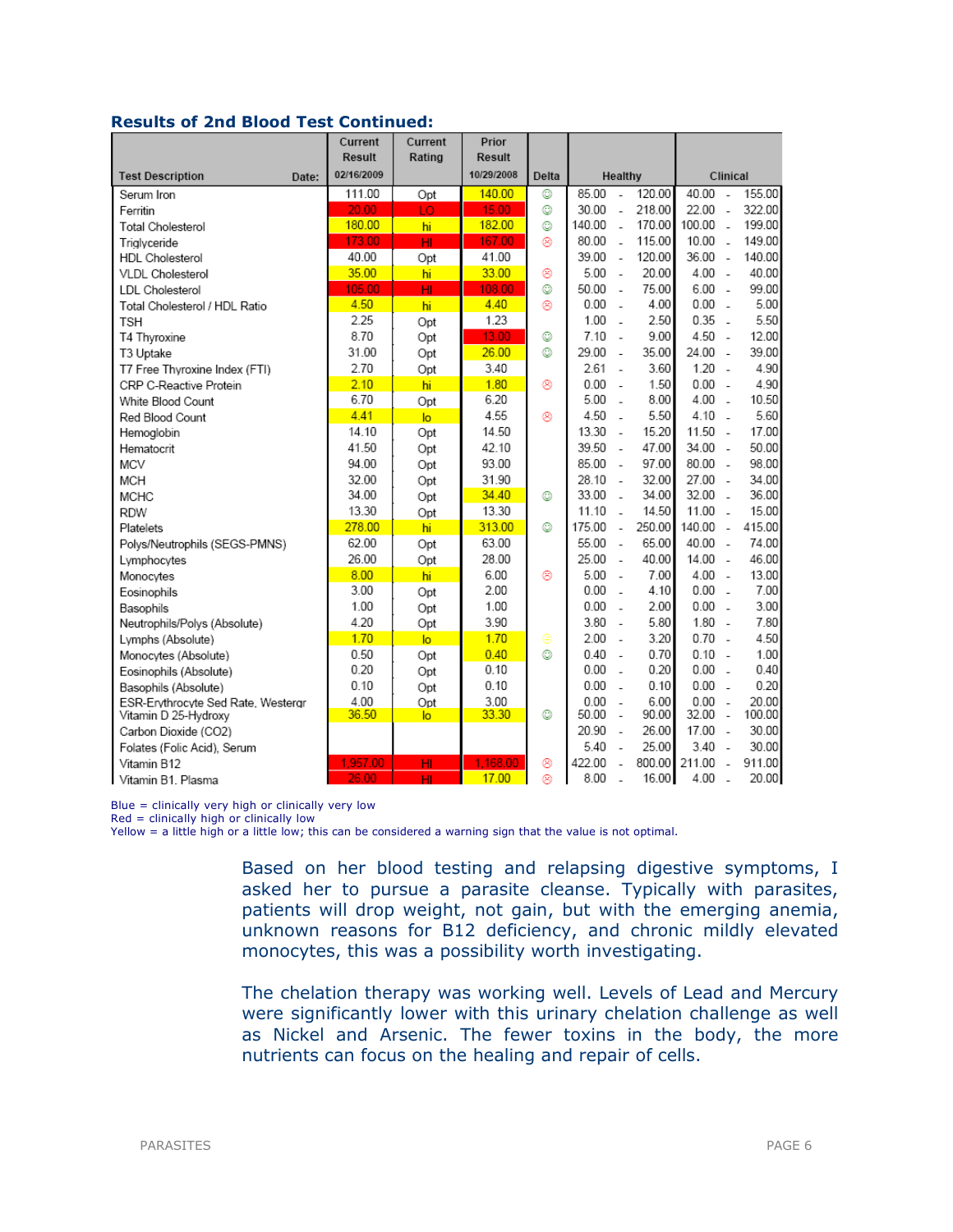#### Results of 2nd Urinary Chelation Challenge:

|                                  | Current       | Current | Prior      |       |             |                    |
|----------------------------------|---------------|---------|------------|-------|-------------|--------------------|
|                                  | <b>Result</b> | Rating  | Result     |       |             |                    |
| <b>Test Description</b><br>Date: | 02/26/2009    |         | 11/10/2008 | Delta | Healthy     | Clinical           |
| Agent                            | DMSA          |         | DMSA       |       |             |                    |
| <b>Toxic Elements</b>            |               |         |            |       |             |                    |
| Aluminum (UA)                    | 0.00          | Opt     | 0.00       |       | 13.00<br>0- | 35.00<br>$13.01 -$ |
| Antimony (UA)                    | 0.00          | Opt     | 0.00       |       | 0.50<br>0-  | $0.51 -$<br>1.00   |
| Arsenic (UA)                     | 18.00         | Opt     | 39.00      |       | 70.00<br>0- | 130.00<br>70.01-   |
| Lead (UA)                        | 6.60          | HI.     | 16.00      | ٥     | 4.00<br>0-  | $4.01 -$<br>5.00   |
| Mercury (UA)                     | 3.10          | hi      | 5.40       | ٨     | 2.00<br>0-  | $2.01 -$<br>4.00   |
| Nickel (UA)                      | 1.70          | Opt     | 2.20       |       | 6.00<br>0-  | $6.01 -$<br>12.00  |

Blue = clinically very high or clinically very low

Red = clinically high or clinically low

Yellow = a little high or a little low; this can be considered a warning sign that the value is not optimal.

- **04-25-09 –** The patient just completed a 21-day parasite cleanse program and since day 5 when she passed her first tapeworm she has been 100% symptom free. Many other parasites and segments have passed out of her system since then. She had at least 3 types of tapeworms and believes she has likely had them wrecking her system since her teens. She will continue with weekly parasite cleanse maintenance to be sure they are gone and take supplements targeted at aiding digestion to help rebuild damage done to her intestines.
- **06-20-09 –** Now that the parasites are out of her system we will retest her to see what deficiencies and imbalances appear in the body and work to rebuild nutrient levels and detox her body. She is still 100% digestive symptom free, has no light sensitivity, fever is gone, has no more hormone problems and says:

"I'm looking forward to finally healing up from the devastating effects of having so many parasites for so long. Thank goodness I was such a healthy eater all those years! I was pumping so many nutrients in there that I was able to keep slightly ahead of those pesky critters until there were just too many to keep up! I am SO grateful you thought to do that parasite cleanse. It is wonderful to have 80% of my life back. Now if I can get off restricted activity (because of my pulled hip flexor muscle and hemorrhaging) I am looking forward to being able to resume exercise and hopefully lose some of the weight the parasites caused me to pack on."

# Dr. Merkle's Final Thoughts:

Most of us think of our bodies and homes as clean, sanitary places where parasites cannot survive or thrive, but recent studies found that 85% of U.S. adults have at least one form of intestinal or organ parasites living in their bodies. Tapeworms can be contracted from eating insufficiently cooked meats (especially beef, pork and fish), drinking unfiltered water, eating unwashed fruit/vegetables grown in contaminated soil or irrigated with contaminated water, or insufficiently washing hands after touching things possibly contaminated by stool – diapers, pets, litter boxes, etc.